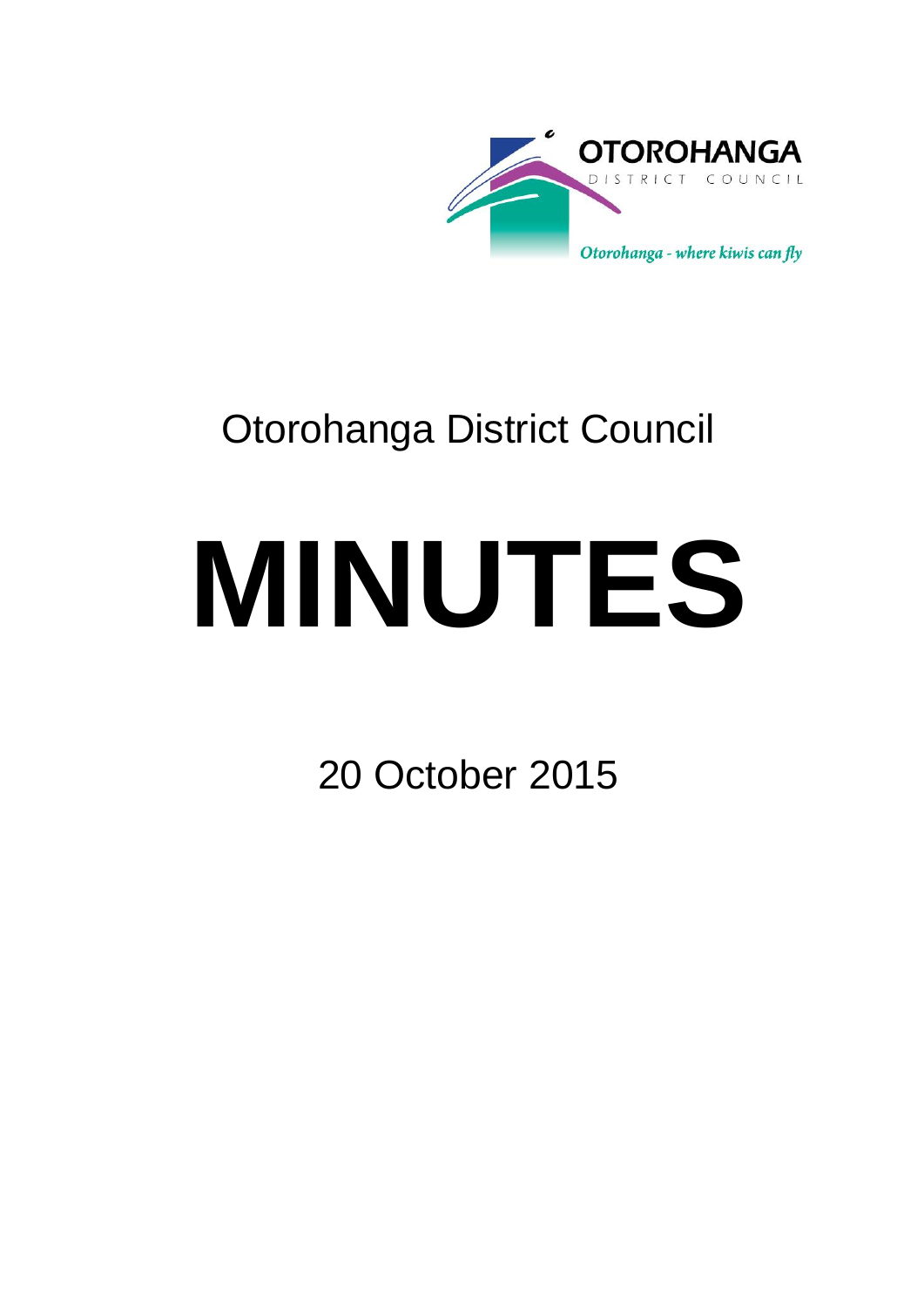### **OTOROHANGA DISTRICT COUNCIL**

20 October 2015

Minutes of an ordinary meeting of the Otorohanga District Council held in the Council Chambers, Maniapoto St, Otorohanga on Tuesday 20 October 2015 commencing at 10.03am.

## **MINUTES**

Minutes are unconfirmed and subject to amendment at the next meeting of Council.

#### **ORDER OF BUSINESS:**

| <b>ITEM</b>            | <b>PRECIS</b>                                                           | <b>PAGE</b> |  |
|------------------------|-------------------------------------------------------------------------|-------------|--|
| <b>PRESENT</b>         |                                                                         | 1           |  |
| IN ATTENDANCE          |                                                                         | 1           |  |
| <b>APOLOGIES</b>       |                                                                         | 1           |  |
| <b>OPENING PRAYER</b>  |                                                                         | 1           |  |
|                        | <b>ITEMS TO BE CONSIDERED IN GENERAL BUSINESS</b>                       | 1           |  |
|                        | CONFIRMATION OF MINUTES - 15 SEPTEMBER 2015                             | 1           |  |
| <b>REPORTS</b>         |                                                                         | 1           |  |
| Item $246$             | OTOROHANGA COMMUNITY BOARD MINUTES 8 OCTOBER 2015                       | 1           |  |
| Item $247$             | KAWHIA COMMUNITY BOARD MINUTES 2 OCTOBER 2015                           | 2           |  |
| Item 248               | DISTRICT LIBRARIANS QUARTERLY REPORT FOR JULY TO SEPTEMBER<br>2015      | 2           |  |
| Item $249$             | DISTRICT BUILDING CONTROL OFFICERS REPORT FOR JULY TO<br>SEPTEMBER 2015 | 3           |  |
| Item $250$             | PLANNING REPORT FOR JULY TO SEPTEMBER 2015                              | 3           |  |
| Item $251$             | ANNUAL REPORT TO 30 JUNE 2015                                           | 4           |  |
| Item $252$             | ROAD LEGALISTION PART HONIKIWI ROAD - SO 490512                         | 5           |  |
| Item $253$             | ODC MATTERS REFERRED FROM 15 SEPTEMBER 2015                             | 5           |  |
| <b>GENERAL</b>         |                                                                         | 6           |  |
| <b>MEETING CLOSURE</b> |                                                                         |             |  |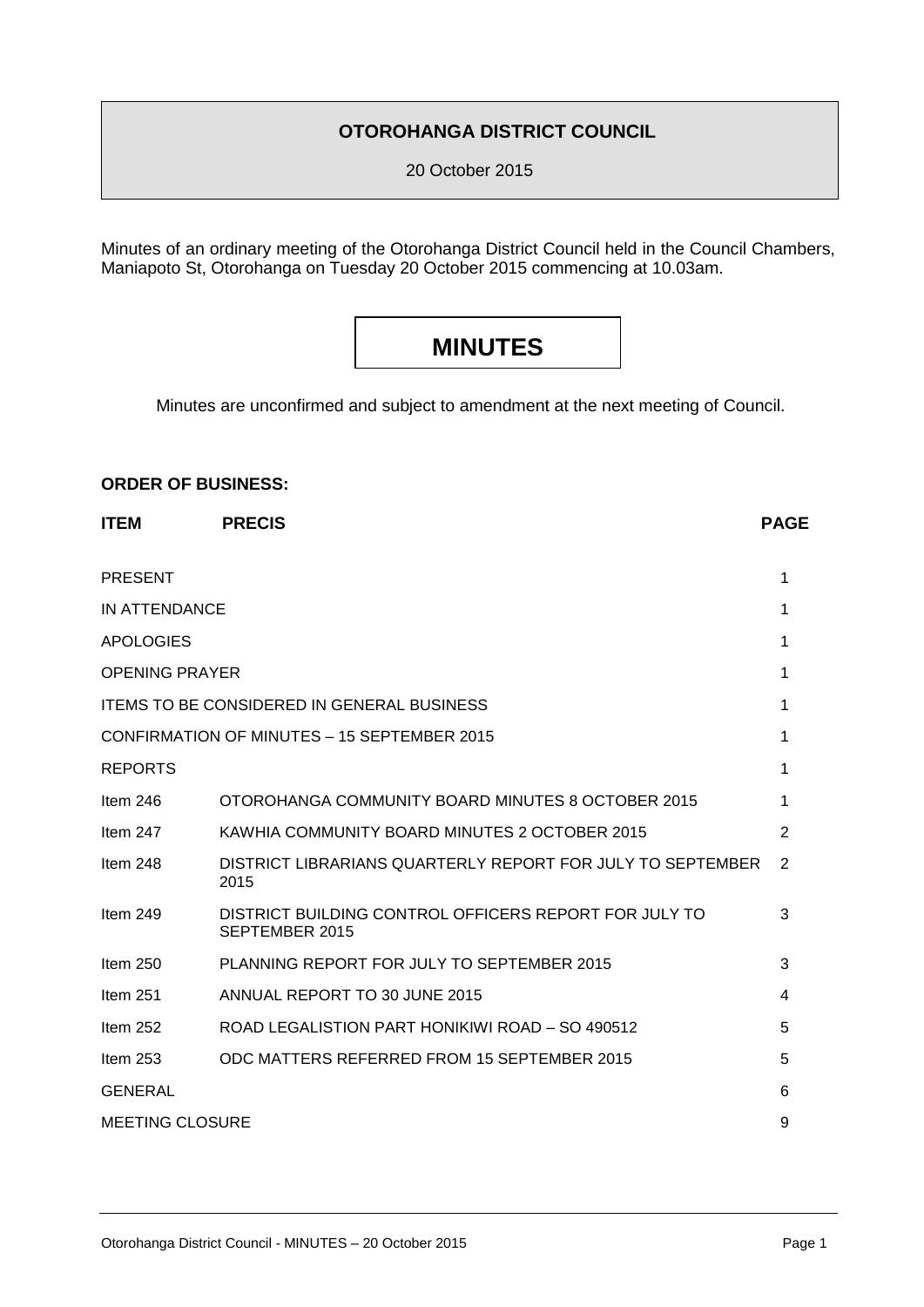#### **PRESENT**

Mr MM Baxter (Mayor), Crs, RA Klos, RM Johnson, KC Phillips, DM Pilkington (Deputy Mayor), RJ Prescott and AJ Williams.

#### **IN ATTENDANCE**

Messrs DC Clibbery (Chief Executive), GD Bunn (Finance & Administration Manager), AR Loe (Environmental Services Manager), RH Brady (Engineering Manager), B O'Callaghan (District Accountant) and CA Tutty (Governance Supervisor).

#### **OPENING PRAYER**

Cr Pilkington read the Opening Prayer.

#### **APOLOGY**

**Resolved** that the apology received from Cr PD Tindle be sustained.

#### **Cr Prescott / His Worship**

#### **ITEMS TO BE CONSIDERED IN GENERAL BUSINESS**

**Resolved** that Council give consideration to endorsing, in principle, the proposed Te Kuiti Sporting Hub in General Business which may require a resolution.

#### **Cr Phillips / His Worship**

#### **CONFIRMATION OF MINUTES – 15 SEPTEMBER 2015**

#### **MATTERS ARISING**

The Governance Supervisor reported that there are a number of spelling/grammar errors in the minutes which will be corrected by the Executive Assistant.

Cr Pilkington referred to the General Business item, page 6, Beattie Home, the last sentence and requested this be extended to read "… and those that assist and enhance the lifestyle of the residents at Beattie Home".

Cr Johnson also referred to this item and requested that the amount of \$300,000 recorded in the first paragraph, second sentence, be corrected to read \$350,000.

#### **WIFI HOTSPOT**

Members were informed that a technician has been to Otorohanga and further correspondence received however, there will still be a delay of a further two months before this is installed.

**Resolved** that the minutes of the meeting of the Otorohanga District Council held on 15 September 2015, as amended, be approved as a true and correct record of that meeting.

#### **Cr Prescott / Cr Klos**

#### **REPORTS**

#### **Item 246 OTOROHANGA COMMUNITY BOARD MINUTES - 8 OCTOBER 2015**

**Discussion** 

#### **OTOROHANGA WATER METER INSTALLATION**

Cr Phillips queried the number of tenders received for Contract 1021 for the supply and installation of all existing properties in Otorohanga which are not currently metered with a water meter and valve. The Engineering Manager replied that five tenders were received however, no engineers estimate was identified due to the scope of work being such that no similar work (and hence rates) had been undertaken by Council. The Chief Executive advised that the installation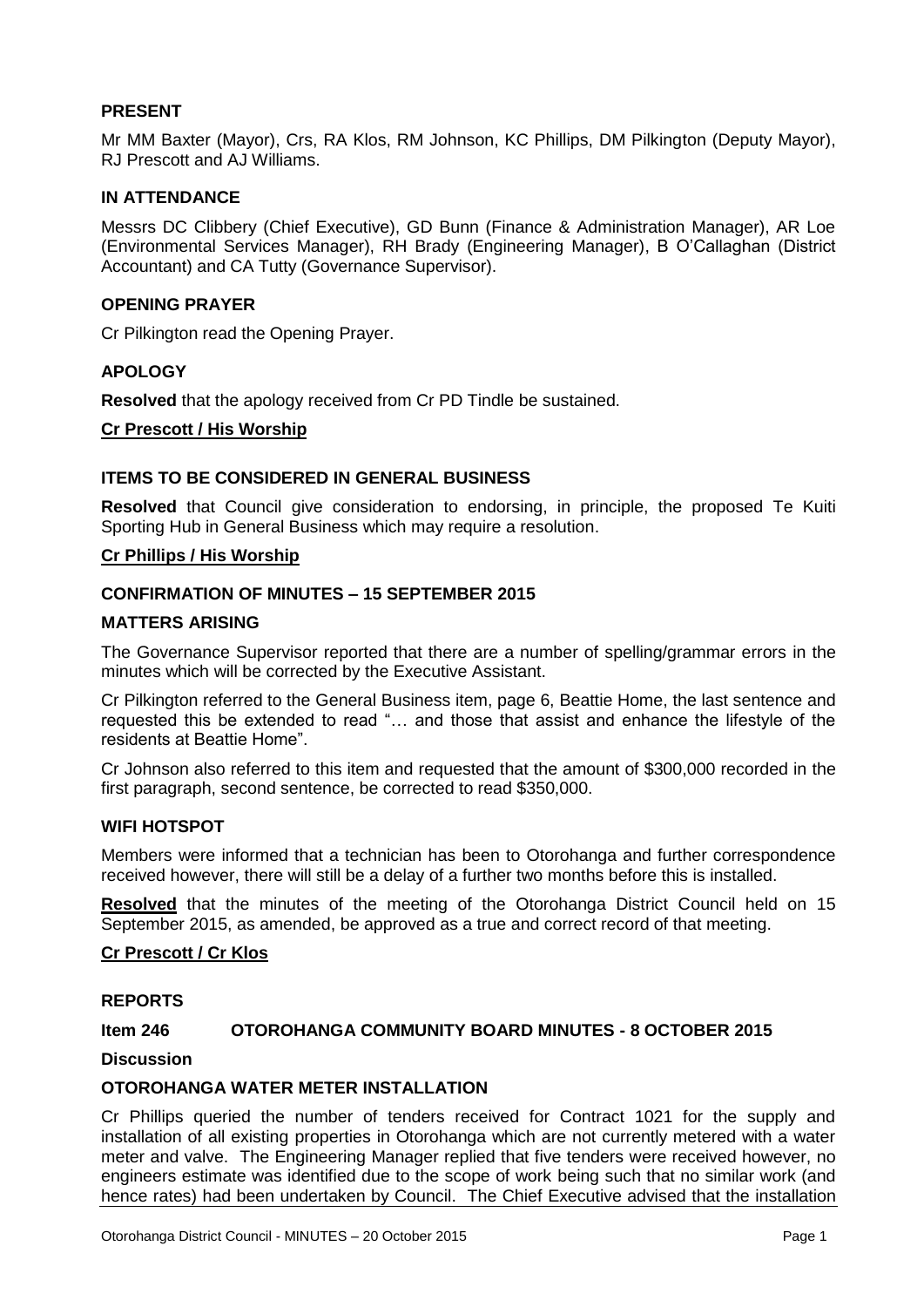of water meters will be forced upon Councils and that everyone will have to ensure their supply is metered. The Engineering Manager confirmed that the Contract has been awarded and that the Contractor will be moving on site around January/February 2016. The Chief Executive advised that this will affect all properties within the defined Otorohanga community boundaries. Members were informed that all but 14 tobies have been located which is a great effort.

#### **Resolved**

That the minutes of the meeting of the Otorohanga Community Board held on 8 October 2015 be received.

#### **Cr Prescott / His Worship**

#### **Item 247 KAWHIA COMMUNITY BOARD MINUTES - 2 OCTOBER 2015**

#### **Discussion**

#### **FUNDING OF POUEWE STREET WALKWAY**

Cr Pilkington reported that a public meeting will be held in the Kawhia Community Hall on Saturday 31 October 2015 commencing at 10.00am, seeking support from the community for the organisation of fundraising to meet the financial shortfall for the proposal. Cr Pilkington referred to the \$100,000 from Council and said this is strictly a Roading budget item specific to the proposed project. The Chief Executive advised that the envisaged shortfall is between \$25- 30,000. The Finance & Administration Manager informed Members that the Kawhia Community Board Chair has requested information on funding the shortfall by way of a loan.

#### **KAWHIA SIGNS**

Cr Pilkington referred to page 6, in particular State Highway 31/Raglan Road and requested the first sentence to read, 'Mrs Pilkington reported that from State Highway 31 there are two large signs directing travellers to Raglan however, from the other end, there are no signs directing travellers to Kawhia from State Highway 23.

#### **Resolved**

That the minutes of the meeting of the Kawhia Community Board held on 2 October 2015 be received.

#### **Cr Pilkington / His Worship**

#### **DISTRICT ACCOUNTANT**

The District Accountant attended the meeting at 10.22am.

#### **Item 248 DISTRICT LIBRARIANS QUARTERLY REPORT FOR JULY TO SEPTEMBER 2015**

#### **Discussion**

The District Librarian attended the meeting and presented her report.

Cr Pilkington reported she had looked at the new carpet tiles and advised that these are very smart and lovely. She queried whether the supply and installation of these came in under budget. The Finance & Administration Manager replied that these were quite considerably under budget. Mrs Pilkington referred to the existing carpet in the i-Site facility and suggested this area could also be re-carpeted. The Finance & Administration Manager replied that there is funding available in the budget to re-carpet the i-Site facility. He said he will again look at the matter and bring a report back to Council for consideration.

Cr Phillips asked how many people are accessing the Kotui system remotely to download books? The District Librarian replied that approximately 200 users have downloaded e-books and eaudios over a three month period. Cr Phillips queried whether public sessions were being held to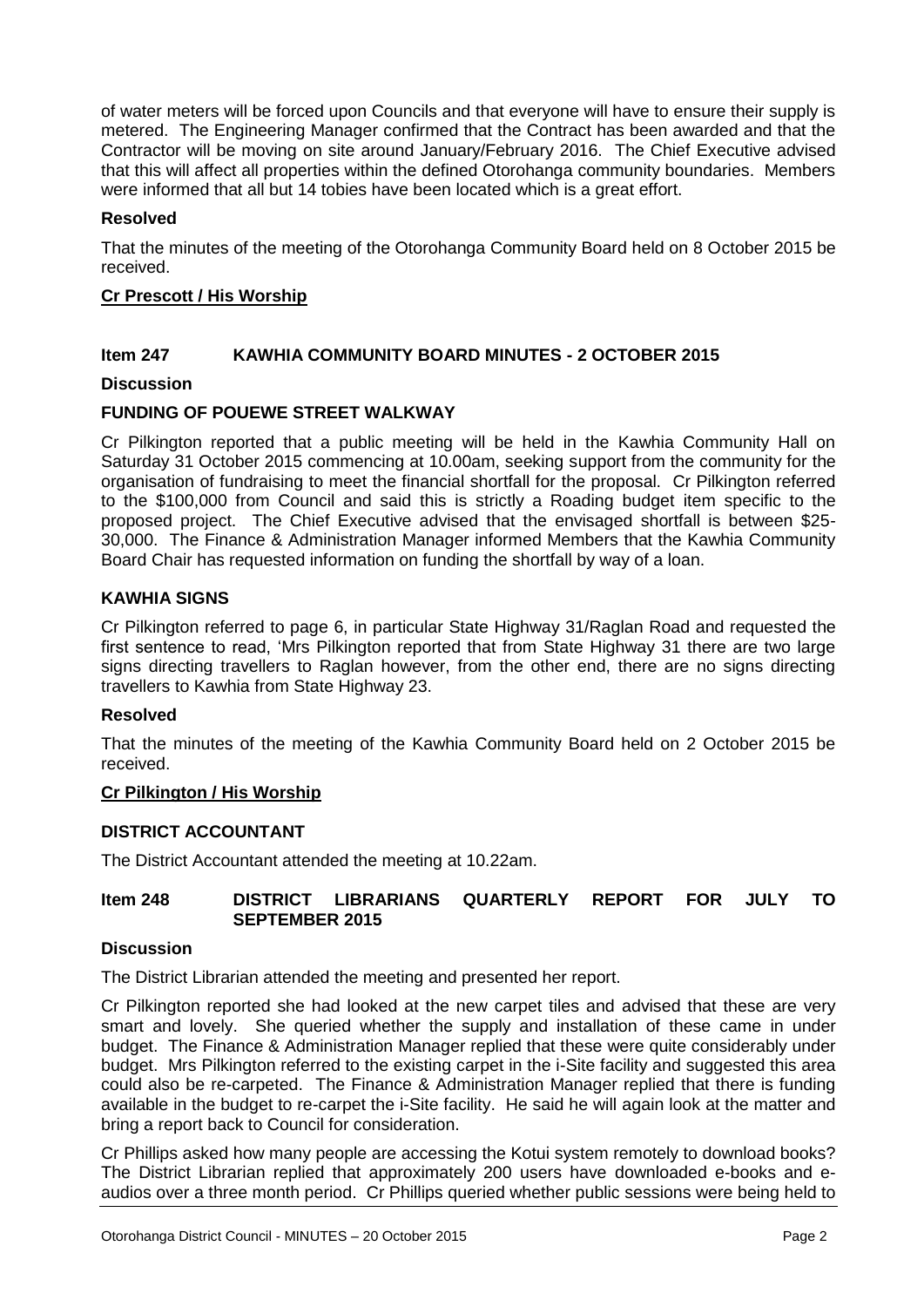educate people on how to use the Kotui system. The District Librarian replied that she can demonstrate this however, it is better for the user to undertake the process and to be shown on a one on one basis. The District Librarian confirmed that she has not as yet demonstrated in a group session.

Cr Klos said she would like the District Librarian to come out to Arohena to promote this system. It was agreed that the Librarian make contact with Cr Klos in the near future for this purpose.

Cr Pilkington thanked the District Librarian for circulating the booklet called 'Why Libraries' and advised that she will table this at the next meeting of the Kawhia Community Board to be held on 27 November 2015.

#### **Resolved**

That the District Librarian's Quarterly Report for the period July to September 2015 be received.

#### **Cr Pilkington / Cr Phillips**

#### **Item 249 DISTRICT BUILDING CONTROL OFFICERS REPORT FOR JULY TO SEPTEMBER 2015**

#### **Discussion**

The Environmental Services Manager presented a report on Building Control matters covering the third quarter of 2015.

The Environmental Services Manager referred to the three day long assessment of the Building Control team by an Audit team from International Accreditation. He advised that, in particular staff member Mr Julian Phillips deserves recognition and appreciation for his efforts in dealing with the Audit team. He said the outcome of the audit was very positive in that there were no corrective actions to be addressed. He said this is a great result. Cr Pilkington also acknowledged the efforts of Julian and the building team on a fantastic result being achieved.

Cr Klos referred to activities within a neighbouring district where after a building has been inspected by Council staff, insulation has been removed. The Environmental Services Manager replied that this is stealing and that when an inspector is on site he is only able to view building work at that point in time. Cr Klos said Council is always vulnerable and open to liability.

#### **Resolved**

That the District Building Control Officer's report for the period 1 July to 30 September 2015 be received.

#### **Cr Phillips / Cr Prescott**

#### **Item 250 PLANNING REPORT FOR JULY TO SEPTEMBER 2015**

#### **Discussion**

The Environmental Services Manager summarised a report on Resource Consents granted under Delegated Authority for the period 1 July to 30 September 2015. He informed Members that a large number of Landuse Applications have been received compared to the previous year. The Environmental Services Manager confirmed that a large programme of work has been carried out at the Waikeria Prison facility

#### **Resolved**

That the Planning Report for July to September 2015 be received.

#### **Cr Prescott / Cr Pilkington**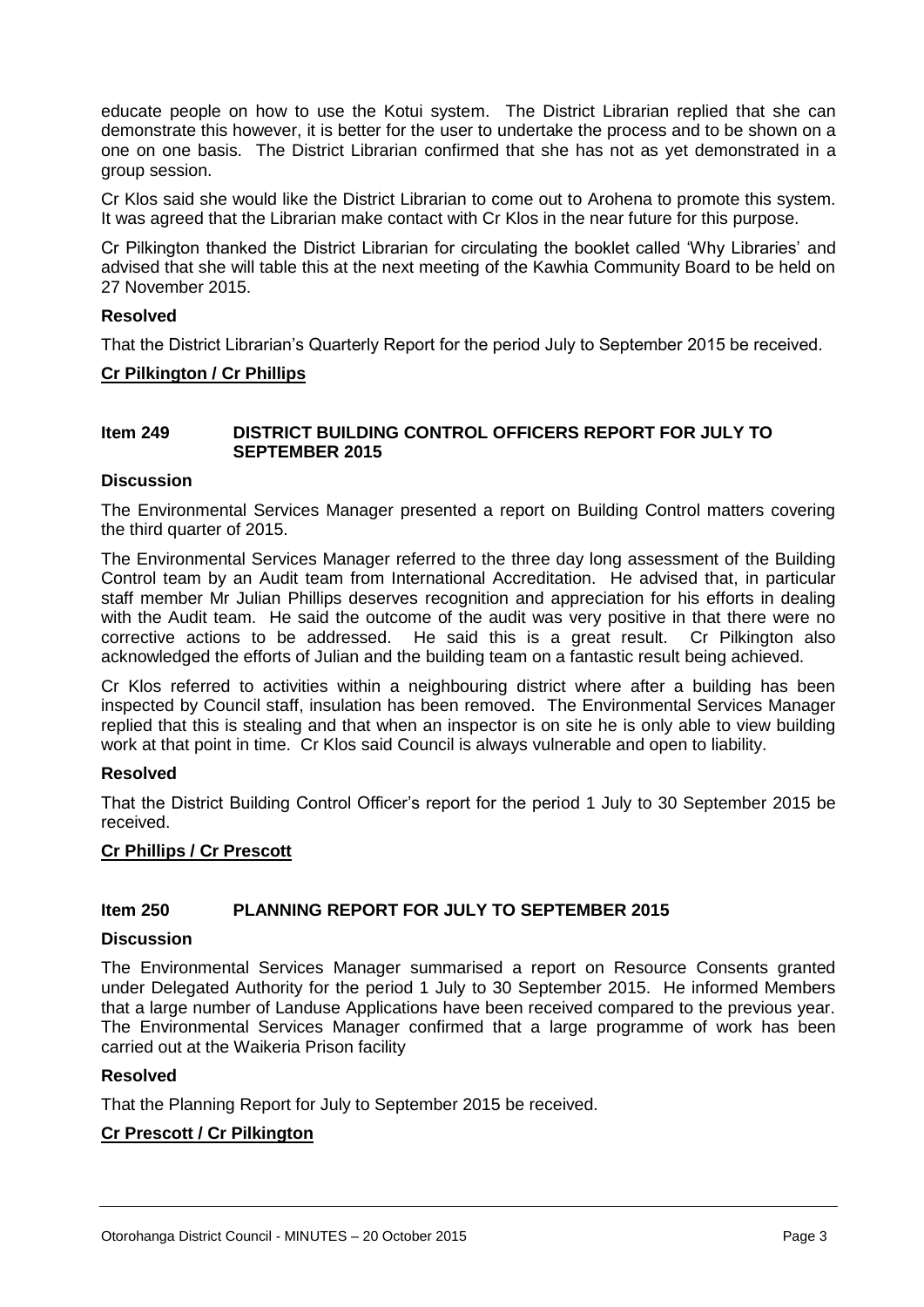#### **Item 251 ANNUAL REPORT TO 30 JUNE 2015**

#### **Discussion**

The District Accountant attended the meeting and referred Members to the Annual Report for the year ended 30 June 2015.

The District Accountant informed Members that the previous loss reported to Council was a result of a mistake that had been made in regards to the Fixed Asset Register in using the wrong formula and disposal of Re-seals. His Worship queried whether staff rely on feedback from the Auditors or should a workshop be considered to go through the document. The Finance & Administration Manager replied that many aspects of the accounting standards are open to interpretation. His Worship advised that the above two errors were big oversights however, it was fortunate that there will be no impact from these. The Finance & Administration Manager undertook to give such documents an overview prior to being presented to Council to ensure they are correct. The Chief Executive reported it is very pleasing to have debt fall below \$10M for the first time since 2002 and in real terms (allowing for inflation) Council's debt is now at its lowest level for at least 20 years. Cr Klos referred to the first paragraph in the summary of the Annual Report and suggested that the words 'Business as usual' be deleted. She said this is contrary to the Mayor's comments in promoting the district. Cr Johnson agreed that the first paragraph be reworded in a effort for Council to sell itself and the district. Cr Pilkington expressed the opinion that this would allow Council options going forward.

His Worship reported that Council has a very good document in place which reflects the work carried out by Council and staff.

Mr Bruno Dente, Deloitte auditor, attended the meeting. Mr Dente thanked the Finance & Administration Manager and District Accountant for working with his team. He highlighted the following key areas of focus being –

- 1. Asset revaluation
- 2. Rates
- 3. Management points
- 4. Sensitive expenditure
- 5. Compliance with laws and regulations
- 6. Fraud risk factors
- 7. Investment and asset management
- 8. Debenture/Trust Deed
- 9. Our future needs and assessment of internal controls.

In reply to Cr Johnson, Mr Dente explained that when assessing the value of an asset Council must capitalise the wage cost of the person undertaking the work, not their actual chargeout rate. He further advised that if staff are working on a particular asset then this labour cost adds to the value of the asset.

Members were informed that financial statements are a snapshot of where Council is at at a particular time however, an audit has to be carried out over a whole year. His Worship said it is reassuring to see the depth of the investigation undertaken by the audit.

His Worship thanked Mr Dente for visiting Council and sharing his thoughts and furthermore thanked him for the comprehensive manner in which his staff carry out the audit.

#### **Resolved**

The Annual Report for the year ended 30 June 2015 be adopted.

#### **His Worship/Cr Klos**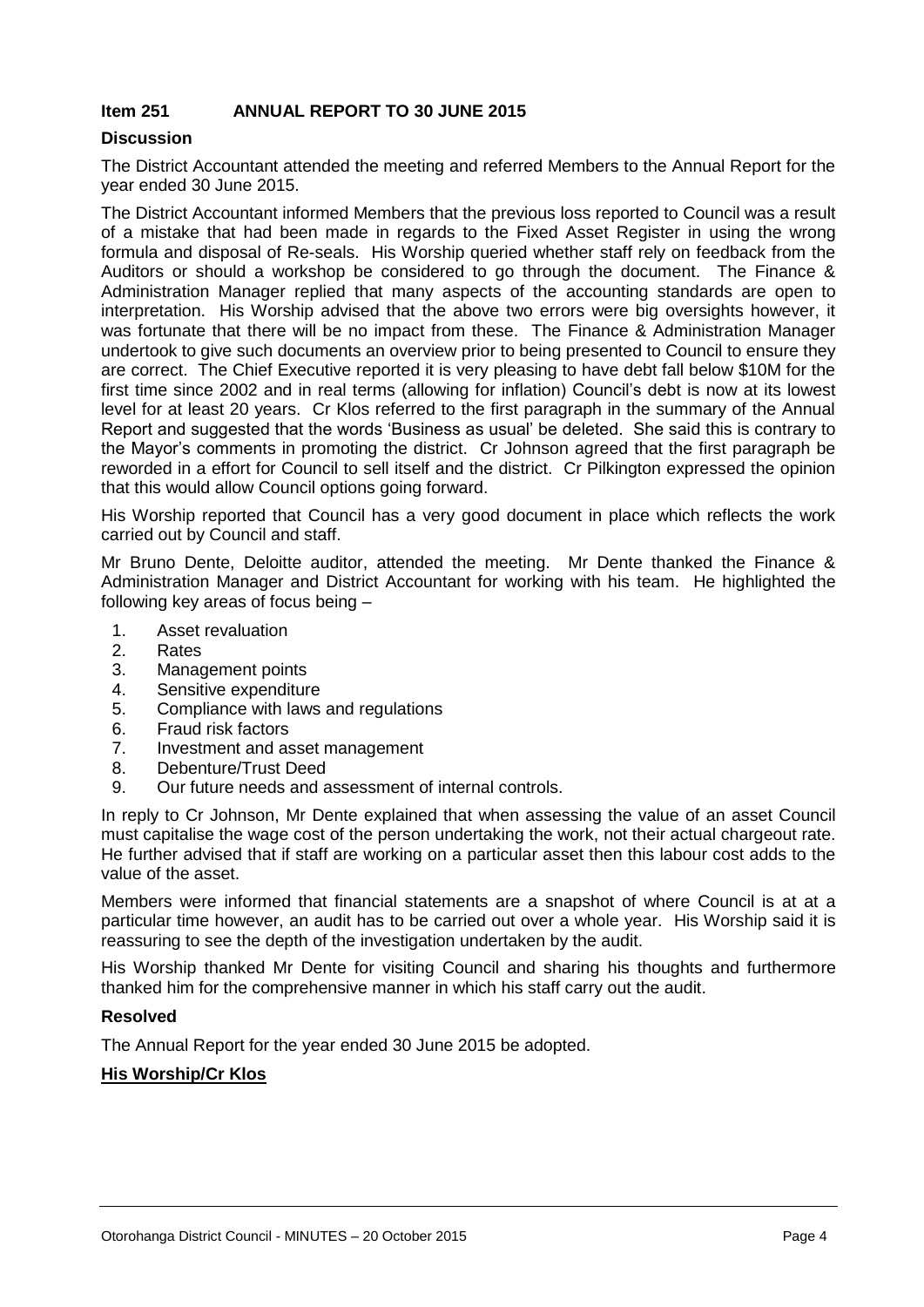#### **Item 252 ROAD LEGALISTION PART HONIKIWI ROAD – SO 490512**

#### **Discussion**

The Engineering Manager summarised a report informing Members that Council has documents requiring consent to legalising part of Honikiwi Road being a short section before the first bridge on Honikiwi Road at about RP130 Honikiwi Road. He advised that the section of road was realigned in the 1960's and this action now is to correct the legal alignment to coincide with the current physical location of the road.

#### **Resolved**

That

- 1. The Otorohanga District Council hereby consents to the Minister of Land Information declaring:
	- a. Pursuant to Sec 114 of the Public Works Act 1981 the land described in the **First Schedule** below to be road vested in the Otorohanga District Council.
	- b. Pursuant to Sec 116 and 117 of the Public Works Act 1981 the road described in the **Second Schedule** below being stopped and vested in the adjoining properties by way of amalgamation with the titles listed and being subject to existing mortgages recorded on the titles.

| <b>First Schedule</b> - Land to be Declared Road                                                  |                     |              |                         |  |  |  |  |
|---------------------------------------------------------------------------------------------------|---------------------|--------------|-------------------------|--|--|--|--|
| Area                                                                                              | Description         | Title        | Owners                  |  |  |  |  |
| 48m <sup>2</sup>                                                                                  | Section 1 SO 490512 | CFR 381826   | DJ Whiteman & KV Street |  |  |  |  |
| 414m <sup>2</sup>                                                                                 | Section 3 SO 490512 | CFR 381826   | DJ Whiteman & KV Street |  |  |  |  |
| 70 <sup>m²</sup>                                                                                  | Section 4 SO 490512 | CFR SA34A/74 | <b>RM Hodges</b>        |  |  |  |  |
|                                                                                                   |                     |              |                         |  |  |  |  |
| Second Schedule - Road to be Stopped and Vested by Amalgamation in Adjoining<br><b>Properties</b> |                     |              |                         |  |  |  |  |

#### *South Auckland Land District – Otorohanga District*

| 149m <sup>2</sup> | Section 6 SO 490512                                          | CFR SA41D/580 | DB & LM Jaques                                                                         |  |
|-------------------|--------------------------------------------------------------|---------------|----------------------------------------------------------------------------------------|--|
|                   |                                                              |               | The Mayor and Chief Executive of Otorohanga District Council be authorised to sign and |  |
|                   | seal any documentation necessary to legalise plan SO 490512. |               |                                                                                        |  |

Section 5 SO 490512 | CFR SA34A/74 | RM Hodges

Section 2 SO 490512 | CFR 381826 | DJ Whiteman & KV Street

#### **Cr Pilkington / Cr Phillips**

87m 2

 $629m<sup>2</sup>$ 

#### **Item 253 ODC MATTERS REFERRED FROM 15 SEPTEMBER 2015**

#### **Discussion**

The Governance Supervisor took Members through Matters Referred.

#### **RURAL HEALTH ALLIANCE**

Cr Prescott referred to obtaining further information to allow Council to consider whether to make a contribution to the Rural Health Alliance for support to farmers throughout the district and advised that he has had difficulty contacting the person concerned however, he has left messages. He requested that this item remain on Matters Referred.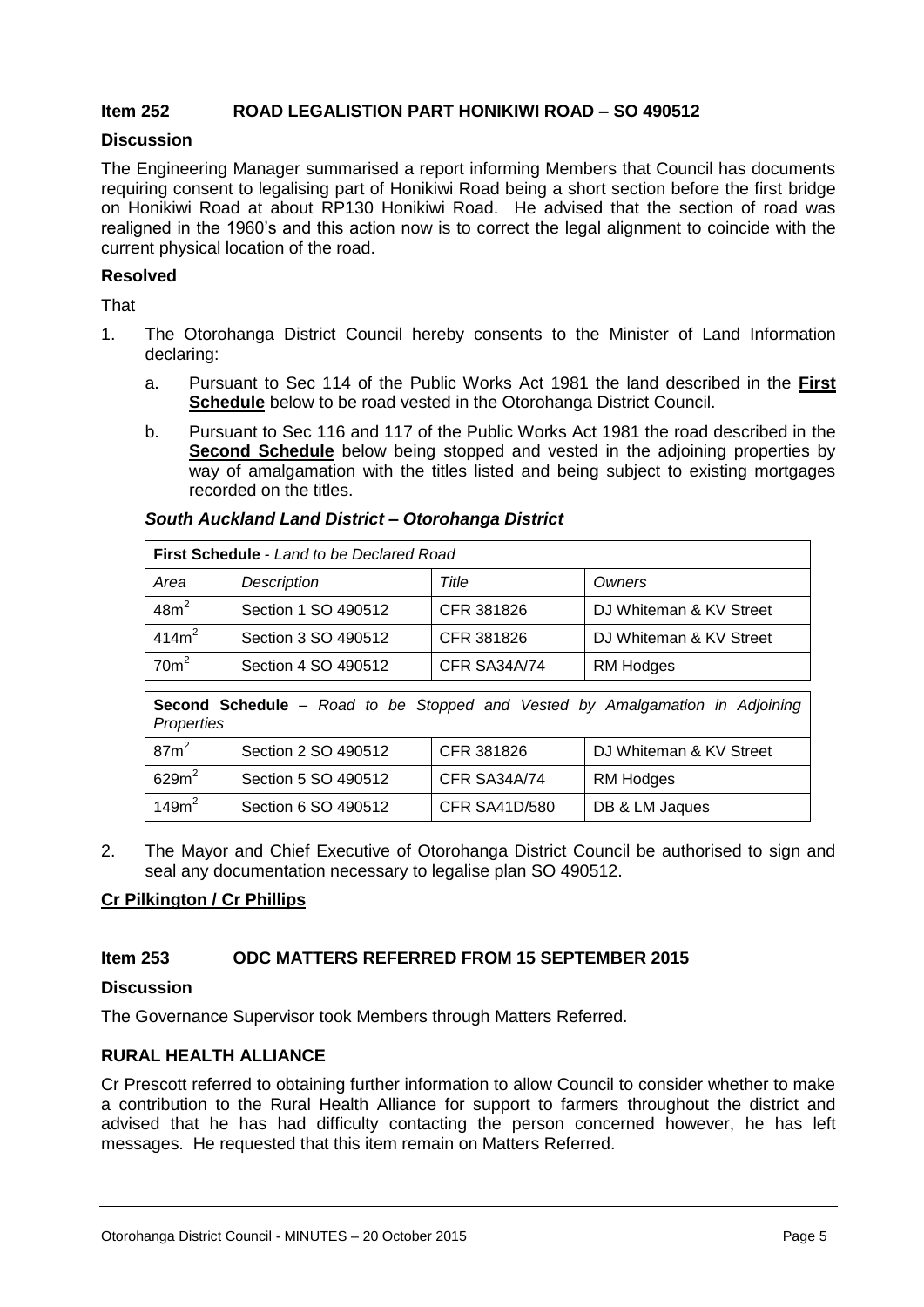#### **TYRE STORAGE OWNER**

The Chief Executive advised that he had written to the tyre storage land owner requesting him to attend to the gorse on his property. Members were informed that should property owners have a neighbouring property where gorse is growing then they request action to be taken by the Regional Council.

#### **GENERAL**

#### **BEATTIE HOME**

Cr Johnson informed Members that the addition to Beattie Home is well underway. He said the extension will be double framed and insulated.

#### **ZONE 2**

Cr Johnson reported that along with His Worship and Cr Pilkington he attended a Zone 2 meeting on 17/18 September 2015 held in Gisborne which he found to be very enlightening. He said representatives were asked whether their Councils reflect on issues such as culture/Iwi, measured Council's successes, improvement on representation, etc.

Cr Johnson referred to the issue of communication and as Council does not have a 'Comms' person, he feels there is a need to sell ourselves to our ratepayers and to cease bagging other Councils. He said there is a need for Council to use social media to tell of Council's successes.

Cr Johnson queried whether this Council has a link to Land & Water on the Regional Council website. He said this could be utilised to promote the district through environmental improvements being carried out.

Cr Pilkington thanked Council for the opportunity to attend this meeting which she said was very worthwhile. She said there is considerable valuable in receiving information first hand. Cr Pilkington reported that presentations/discussions were made on issues such as amalgamation/ shared services, risk management/insurance, removal of rating exemptions and introduction of tourism levies.

His Worship reported he benefitted from attending this meeting.

#### **LIBRARY PRESENTATION**

Cr Prescott referred to the wifi installation at the library and the report that it covers an area to the Origin Café and back therefore should Council consider placing the proposed hotspot somewhere else. The Chief Executive reported that there is a need for wireless coverage along the whole of Maniapoto Street however, Council would have to undertake this. It would however, give total coverage in the area. Cr Prescott felt that the proposed hotspot would cover the whole bus parking area opposite the former railway station. The wifi from the library would not cover this completely therefore there is not necessarily a doubling up of the coverage area.

#### **NORTH KING COUNTRY DEVELOPMENT TRUST**

Cr Phillips reported on a recent AGM of the North King Country Development Trust and circulated a report on the activities of the Trust for Members information. He said the Trust will hold a workshop shortly to decide on how best to promote themselves, most likely by way of a brochure.

In reply to Cr Klos, she was advised that the area of the NKCDT covers the old Waitomo Electric Power Board area. This is now The Lines Company area.

#### **SUB-REGIONAL SPORTING HUB**

Cr Phillips reported that the proposal for a sub-regional sporting hub in Te Kuiti cannot proceed without the support of this Council, in principle. He said there are already a large number of participants travelling to Te Kuiti for various activities.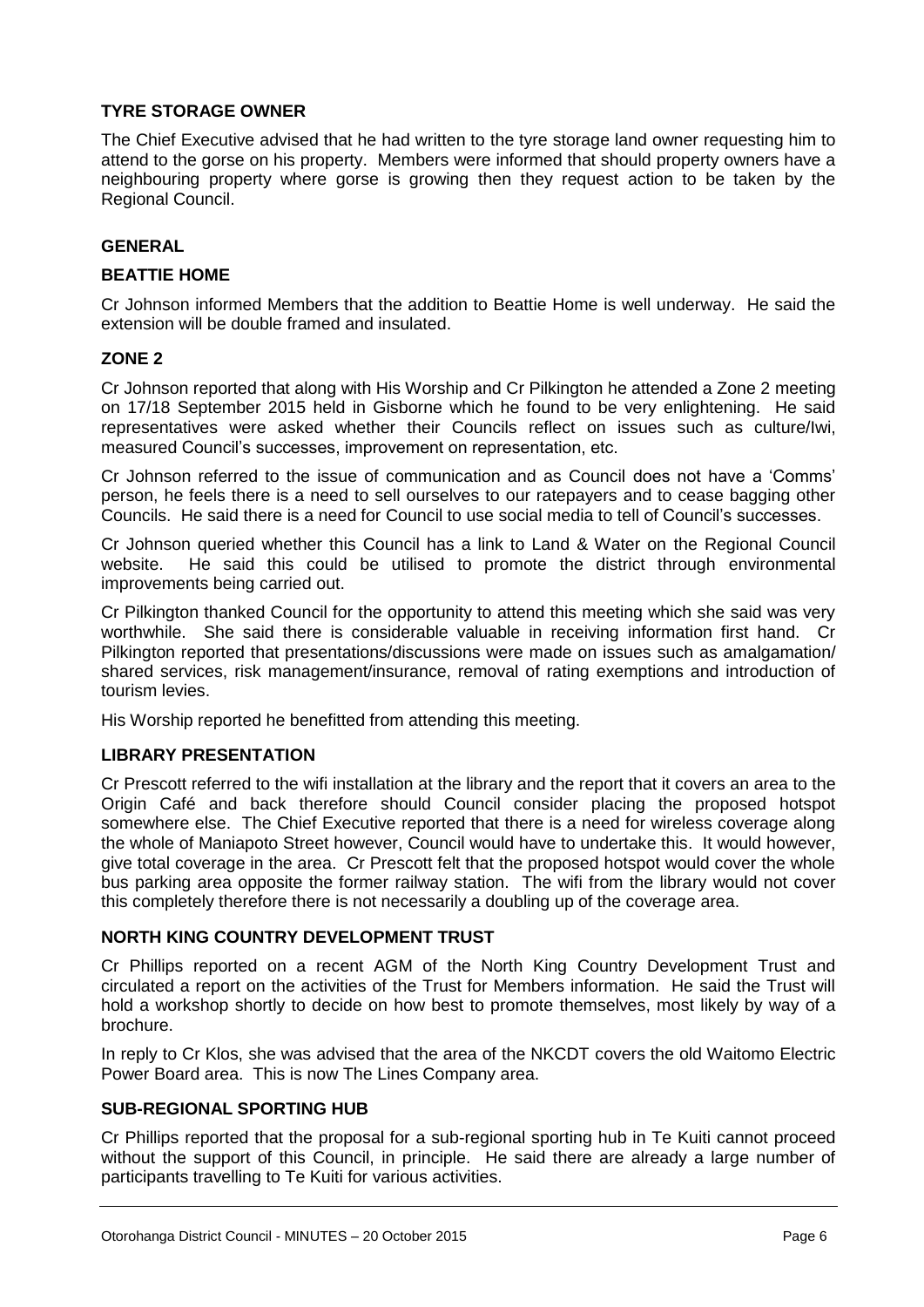Cr Phillips moved that the Otorohanga District Council supports, in principle, a sub-regional sporting facility to be built in Te Kuiti.

Cr Pilkington said there is a need to clarify whether Otorohanga teams will have to travel to Te Kuiti. The Chief Executive reported that, should this Council support the project, under the Waikato Regional Sports Facility Plan, Sport Waikato will find it extremely hard not to listen to the voice of a community and that funding may be moved towards this. He said if funding goes to Te Kuiti it is less likely to come to Otorohanga.

Cr Klos expressed the opinion that this Council needs to ensure it does not take any action which may compromise its own potential development. She said Kawhia could be developed as a place for water sports activity and out east, hunting. She said Council support is very valuable for a project to proceed. Cr Pilkington expressed the opinion of uncertainty as to the impact the Te Kuiti project may have on this areas sporting groups. His Worship suggested that the matter be deferred to the next meeting of Council. It was agreed that Cr Phillips arrange for representatives of the Te Kuiti project to speak to Council. His Worship said his biggest concern is, should a new facility be built, what will happen to the existing one. Cr Phillips withdrew his motion.

#### **OTOROHANGA DISTRICT DEVELOPMENT BOARD**

Cr Pilkington informed Members that the ODDB AGM will be held next Wednesday 28 October 2015.

#### **COMMERCIAL REAL ESTATE**

Cr Pilkington reported she had received very positive feedback from a commercial real estate company within the Waikato on the Otorohanga Council and staff who are great to deal with. She said this reflects favourably on elected members as well.

#### **OTOROHANGA COMMUNITY BOARD – GARDEN COMPETITION**

Cr Klos referred to the decision of the Otorohanga Community Board to cease the annual community Garden Competition and expressed the opinion the Board is letting go of an opportunity. She said she would like to see the Board have discussion with landscape consultant Mrs Rosemary Davison on various options to encourage people to improve their properties which will present a good front for visitors to the district. Cr Klos said she would like to see rural properties included also.

#### **GRAVEL ROAD – AROHENA**

Cr Klos reported on a complaint she has received from a ratepayer regarding the condition of a gravel road in Arohena. She said the ratepayer has a point, they pay large rates and have to use a gravel road which is in poor condition. His Worship said the level of service comes down to the number of vehicles using a particular road. The view was generally accepted that if it is necessary to use a gravel road, this be maintained as well as is reasonably possible. Cr Phillips expressed the opinion that the property owner should have been aware of the standard of the road when they purchased the property.

#### **COUNCIL MEETING –MARAE**

Cr Klos referred to Council's Annual Report and raised the matter of Council meetings being held on local Marae. She said she is in favour of the idea. It was agreed that His Worship follow up on the suggestion.

#### **AROHENA**

Cr Klos reported there is still an issue with recycling in Arohena not being collected.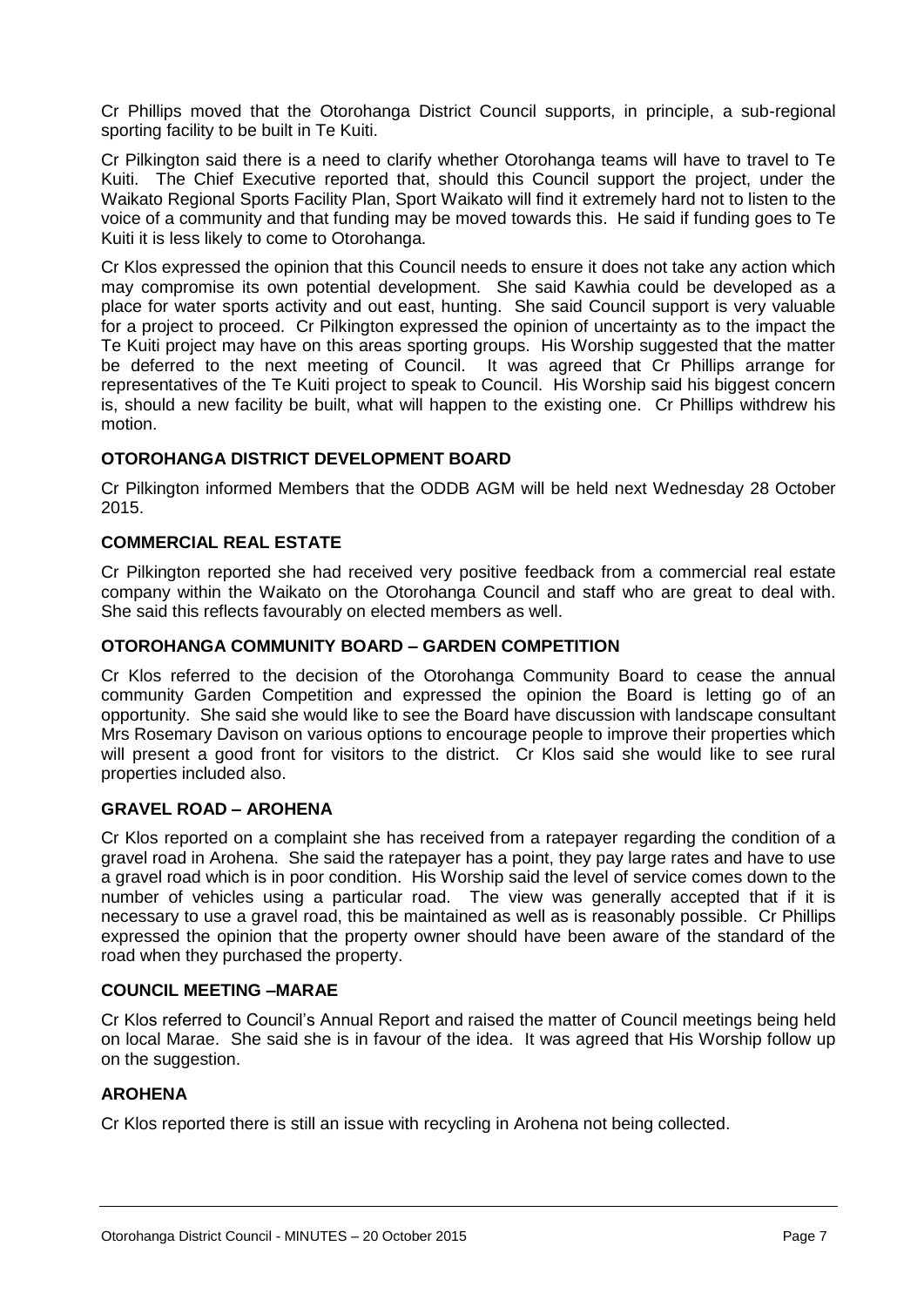#### **RESOURCE MANAGERS MEETING**

The Engineering Manager informed Members of the NZ Resource Managers conference visiting tomorrow, Wednesday 21 October, at 11.30am on a local Marae on Rangiatea Road to see a joint project with Regional Council, local landowners, the Marae and ODC.

#### **AGRICULTURE/PET DAYS**

His Worship reported on his attendance at various school Ag/Pet Days which proved to be a lot of fun and a great turnout. He said representation is well up on previous years.

#### **BEE AWARE**

His Worship reported that he visited the Arohena School on 13 October to talk about the importance of bees.

#### **RURAL SMALL TOWNS**

His Worship reported he had a recent meeting with Prof Etiennie Nel and his wife Teresa to discuss rural economics in small towns. He said the Professor has carried out substantial research on Otorohanga and a discussion was held on what Otorohanga has to offer. The Professor advised that in order to retain people, it is necessary to have a good vibrant local High School. His Worship advised that the Professor will be returning in a couple of months time for further discussion. Cr Pilkington reported that the occupancy rate in Otorohanga's main street is very high.

His Worship referred to a recent advertisement for a youth coordinator and advised that consideration is being given to introducing a new model which will work for the district including Waitomo.

#### **LETHBRIDGE ROAD PROPERTY**

The Chief Executive informed Members of the sale of a section of land on Lethbridge Road where four tenders were received with a tender price of \$50,000 being accepted.

#### **PROPOSED MENZSHED**

The Chief Executive advised that a second meeting on the proposal to establish an Otorohanga MenzShed has been held with approximately 20 people attending. He said those present were very capable and wished to be involved. He said a committee has been established with Mr Darcy Lupton being Chair. The Chief Executive advised that a meeting was to be held regarding the lease of the property in Merrins Avenue and suggested that initially a two year term could be entered into.

The Chief Executive advised that an approach has been made to Council whether a small grant could be made to the committee in order to tidy the facility up.

#### **HEALTH & SAFETY TRAINING**

Members were informed of a Health & Safety training day to be held on 24 November 2015 at Claudelands, Hamilton. An invitation has been extended to include Community Board members.

#### **AUDIT REPORT**

The Finance & Administration Manager informed Members of Audits requirements for elected members in regard to expense claims and said these have to have a clear business purpose, receipts authorised by His Worship or the Deputy Mayor.

The Finance & Administration Manager then referred to Members interests and conflicts of interest and advised that currently there is a register highlighting these which needs to be regularly updated. He suggested that at the commencement of a meeting any members that have a change in interest or conflict of interest to make Council aware of this.